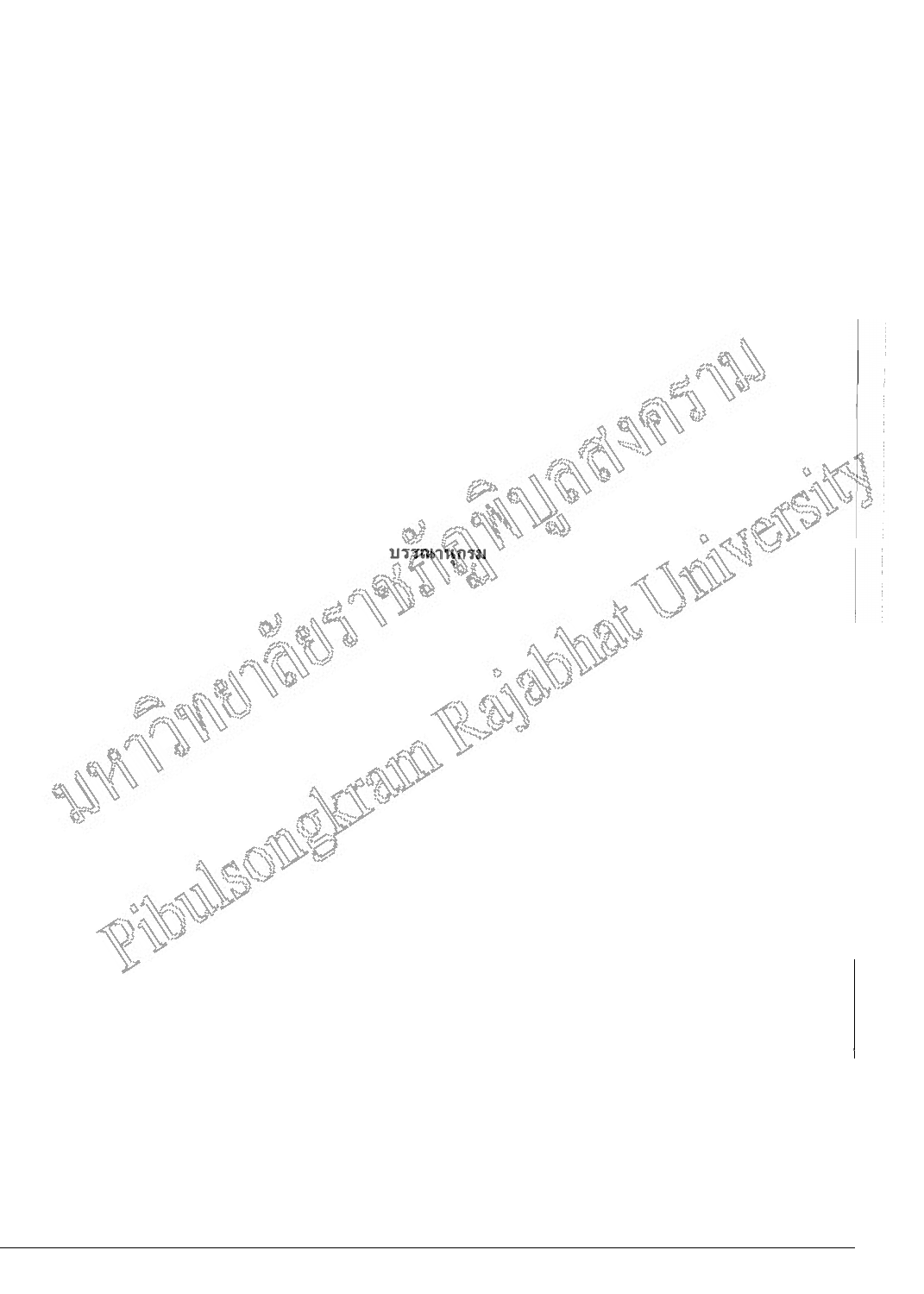## บรรณานุกรม

กรมวิชาการ. (2523). แนวทางปฏิบัติจริยธรรมไทย. กรุงเทพมหานคร: โรงพิมพ์ การศาสนา กระทรวงศึกษาธิการ.

- . (2528). **แนวทางการพัฒนาจริยธรรม.** กรุงเทพมหานคร: โรงพิมพ์ การศาสนา กระทรวงศึกษาธิการ.

กรมสามัญศึกษา. (2535). คู่มือการพัฒนาการเรียนการสอนตามหลักสูตร. กรุงเทพมหานคร: มิตรภาพการพิมพ์และสตูดิโอ จำกัด.

้กรมอาชีวศึกษา. (ม.ป.ป.). การบูรณาการคุณธรรม จริยธรรม ค่ำนิยม และคุณลักษณะอันพึงประสงค์. กรุงเทพมหานคร: กรมอาชีวส์กับ∖ุ้ง

์ กุหลาบ ดิย๎ะสัตย์กุลโกวิท. (2531). รายงานการวิจัย เรื่อง การศึกษาและ ิ การเปรียบเทียบการใช้เหตุผลเชิงจริยธรรม ของหักเรียนชั้นมัธยมศึกษา ตอนต้น การศึกษา 2530 โรงเรียนสวนอุนันต์ ด่วงไทพฯ: กองวิจัยการศึกษา กรมวิชาการ.

กำธร เสนจันทร์ฒิไชย. (2539). การศึกษาพิสติภรรมของนักศึกษาวิทยาสัยเทคนิค ระดับ ปวส. และ ปุวท) เขิดการศึกษา 7; กรณีการกระทำผิดจินัยและ ข้อบังคันในสถุงนสีลษา ปีการศึกษา 2538. วิทยานิพนธ์ปริญญามหาบัณฑิต สาขาการับริหารศารศึกษา บัณฑิตวิทยาลัย มหาวิงชาลัยนิรศวร พิษณุโลก.

จันทนี ทุมโฆษีติ (2534). การศึกษาความเข้าใจหาจิตริย์ธรรมของนักเรียน ่ผู้ธยัมศึกษาตอนปลายกรุงเทพมิงสันครั้น วิทิยานิพนธ์**ปริญญามหาบัณฑิต** ิภาควิชามัธยมศึกษา บัณฑิตุอิสุยิงจัย จุฬาลงกรณมหาวิทยาลัย.

.<br>|วรรณ พานทอง. (2536). สุจริเปิริฮบเทียบเ<mark>ทตุผลเชิงจริยธรรมของนักเรียน</mark><br>| ชั้นมัธยมศึกสาดตุนดัน สังกัดกรมสา**มัญศึกษา จังหวัดนครสวรรค์** ู้วิทยานิพน์นั้นโริญญามหาบัณฑิต <mark>คณะศึกษาศาสตร์ บัณฑิตวิทยาลัย มหาวิทยาลัย</mark> นเรศจร พิษณุโลก.

งิราโกรณ์ ∖อารัยะรังสฤษฏ์ (2539). "พัฒนาการด้านจริยธรรมของเด็ก," วารสารแนะแนว. 30  $(162) : 53-59.$ 

ัดวงเดือน พันธุมนาวิน. (2524). พฤติกรรมศาสตร์ เล่ม 2. กรุงเทพมหานคร: ไทยวัฒนาพานิช.

ดนัย จารุประสิทธิ์. (2533). การศึกษาทัศนคติเชิงจริยธรรมของนักศึกษาวิชาเอก ุพลศึกษาในกลุ่มวิทยาลัยพลศึกษาภาคใต้. วิทยานิพนธ์ปริญญามหาบัณฑิด ึดณะศึกษาศาสตร์ บัณฑิตวิทยาลัย มหาวิทยาลัยศรีนครินทรวิโรฒ มหาสารคาม.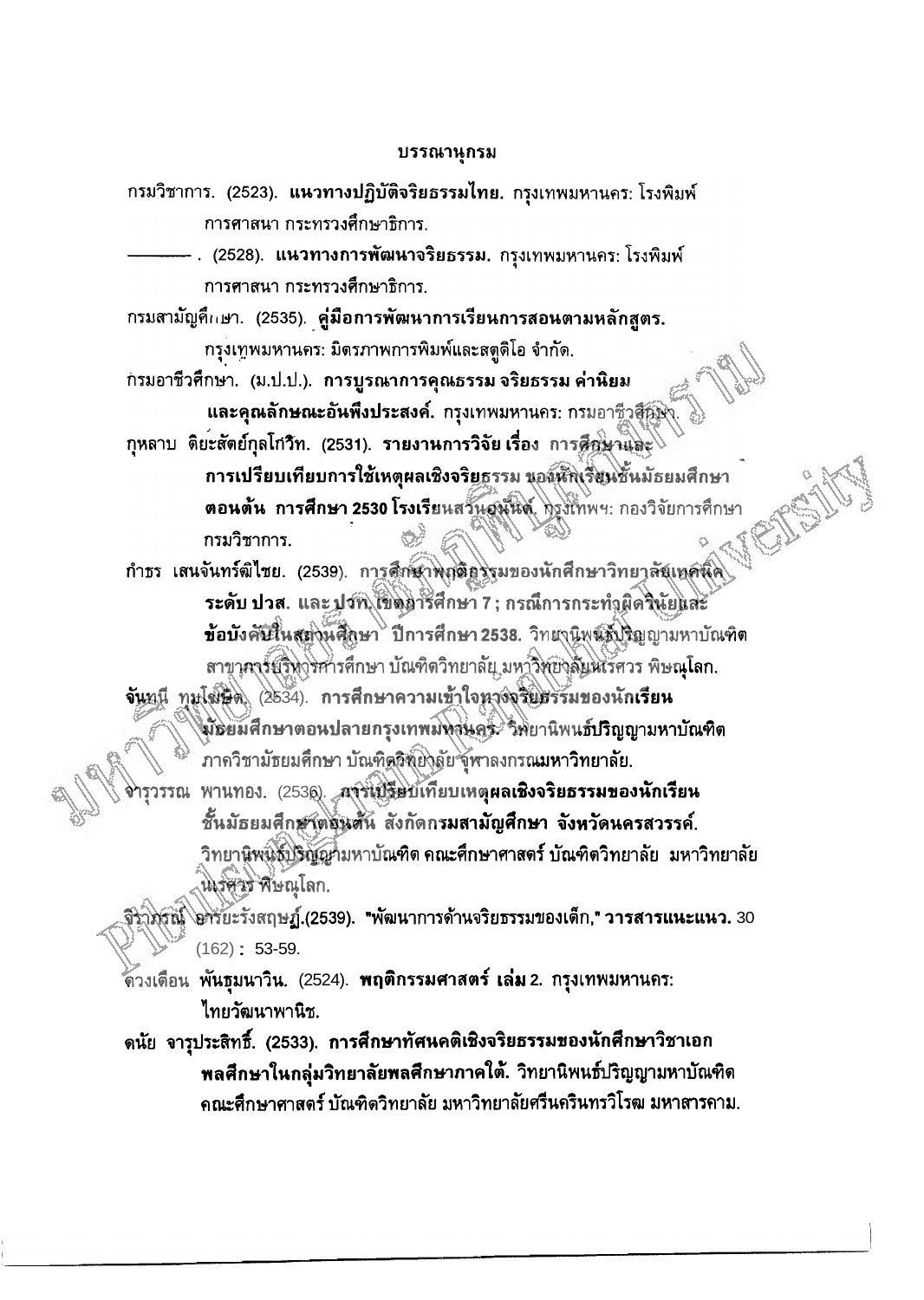**ธีระ ชัยยุทธยรรยง. (2535, กุมภาพันธ์-มีน**าคม). "ค่านิยมกับการพัฒนาคุณธรรม จริยธรรม **LLA~?P~U,\*~ ai'iai'iLLUaLUa. 26(139)** : **45-50.** 

นวลละออ แสงสุข. (2544, มกราคม-มิถุนายน). "การศึกษาพฤติกรรมเชิงจริยธรรมของ ้นักเรียนชั้นมัธยมศึกษาตอนต้น โรงเรียนสาธิตมหาวิทยาลัยรามคำแหง."

วารสารวิจัยมหาวิทยาลัยรามคำแหง. 4(1) : 6-7.

**บรรจง ชูสกุลชาติ. (2532). คู่มือพัฒนาคุณธรรม.** กรุงเทพมหานคร: โรงพิมพ์การศาสนา.

ประคอง กรรณสูต. (2538). สถิติศาสตร์ประยุกต์สำหรับครู กรุงเทพฯ: ไทยวัฒนาฟ้านิช) ประภาศรี สีหอำไพ. (2540). **พื้นฐานการศึกษาทางศาสนาและจริย**ธรรม

กรุงเทพมหานคร: ุสำนักพิมพ์จุฬาลงกรณมหาวิทยาลัย.

พิมพ์พรรณ เทพสุเมธานนท์. (2544, มกราคม-มิถุนายน). "จริยฐวัจมูของอาจารย์และ นักเรียนมัธยมศึกษาตอนปลาย," วารสหรัวจัยมหาจิตยาลัยรามคำแหง. 4(1):  $24 - 25.$ 

ใพโรจน์ ปานอยู่. (2536). ผลการสอนโดยก็ที่จุ่งสัมจัมพันธ์กับวิธีการสอนตามป์ที่ติ ที่มีผลต่อพฤติกรรมเทิงสิริยธรรมของนักเรียนชั้นประถมศึกษาปีที่ 5. วิทยานิพบธ์ปริญญัติมหาบัณฑิต คณะศึกษาศาสตร์ บัณฑิตวิชัยาลัย มหาวิทยาลัยน์เริควร พิษณุโลก.

ภมร ศิลป์ดอนบั้ม \2537). ผลการใช้แม่แบบสัญสักษณ์ในการพัฒนาเจตคติเชิง ึ่งจิ้ยธรรมด้านความรับผิดชอบของนักเรียนระดับชั้นประถม.

ี วิทยานิพนธ์ปริญญามหาบัณฑิต สาขาธิตรีทยาการศึก**ษา บัณฑิตวิทยาลัย** มหาวิทยาลัยศรีนครินทร์สิโรค มหาสารคาม.

ราชบัณฑิตยสถาน. (2531) พิจนาฬิกรมฉบับราชบัณฑิตยสถาน พุทธศักราช 2525. พิมพ์ครั้งที่ 3 หรือไทพมหานคร: โรงพิมพ์อักษรเจริญทัศน์.

โรงเรียนสมธิดุมหาวิทยาลัยรัวมคำแหง. (2540). คู่มือนักเรียนและผู้ปกครอง.

∖กรุงเทพมหานคร: สำนักพิมพ์มหาวิทยาลัยรามคำแหง.

วร<sub>ิ</sub>สัญหนั<sup>้ว</sup>ีแจ่มใส. (2540). การ**ศึกษาบุคลิกภาพของนิสิตปริญญาตรี มหาวิทยาลัย** ศรีนครินทรวิโรฒ มหาสารคาม ปีการศึกษา 2540. วิทยานิพนธ์ปริญญา มหาบัณฑิต สาขาวิชาการวัดผล มหาวิทยาลัยศรีนครินทรวิโรฒ มหาสารคาม. วิทย์ วิศทเวทย์ และเสถียรพงษ์ วรรณปก. (2533). จ**ริยธรรมกับบุคคล.** 

**n!JLnwuniuns: l.r~fiulllonw~oiyKfiU".** 

์ วิราพร พงศ์อาจารย์. (2542). **ความรู้พื้นฐานเกี่ยวกับการวิจัย.** พิษณุโลก: ฝ่ายเอกสาร ตำราสำนักส่งเสริมวิชาการ สถาบันราชภัฏพิบูลสงคราม.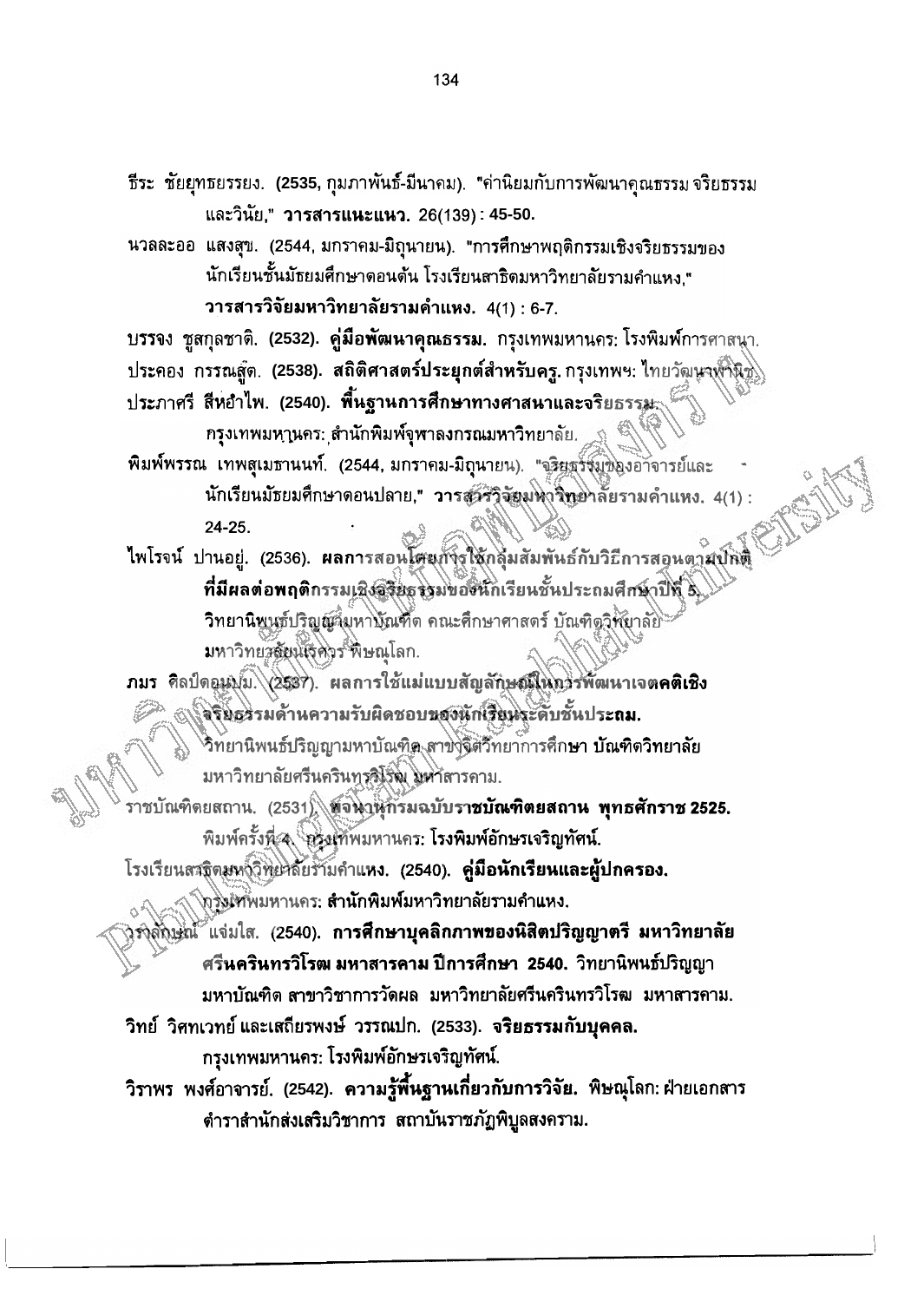สำนักงานคณะกรรมการการศึกษาแห่งชาติ. (2542). พระราชบัญญัติการศึกษาแห่งชาติ พ.ศ. 2542. กรุงเทพมหานคร: สำนักนายกรัฐมนตรี.

สง่า วุฒิประจักษ์. (2531). การศึกษาเปรียบเทียบผลสัมฤทธิ์ทางการเรียนและ ความสามารถในการใช้เหตุผลเชิงจริยธรรมในการสอนจริยธรรมกับนักเรียน ชั้นมัธยมศึกษาปีที่ 1 ด้วยการสอนแบบกระบวนการกลุ่มสัมพันธ์กับการสอน ตามคู่บือครู. วิทยานิพนธ์ปริญญามหาบัณฑิต คณะศึกษาศาสตร์ มหาวิทยาลัย ศรีนครินทรวิโรฒ ประสานมิตร.

สมาคมการศึกษาแห่งประเทศไทย. (2525). เอกสารประกอบการอบรม. กรุงเทพมหานคร: สมาคมการศึกษาแห่งประเทศไทย.

สุกรี เป้าน้อย. (2539) - ปัญหาการปลูกฝังคุณธรรมนักเรียนในโรงเรียนมัธยมศึกษา สังกัดกรมสามัญศึกษา จังหวัดมหาสารคาม. วิชมานี้พุนธ์ปริญญามหาบัณฑิต คณะศึกษาศาสตร์ มหาวิทยาลัยมหาสาร์ศาม

สุภรณ์ สภาพงศ์. (2538, มิถุนายน) "การปลูกผังคุณอาวุม จรัยอิรรม," กระจ  $3(13): 31-32.$ 

สุมาลี กลิ่นทับ. (2539). การศึกษาพฤติกรรมทำงังริยธรรมของนักเรียนชั้นมัธยมศึกษา ปีที่ 1 โรงเรียนให้โครงการขยายโอกาสทางการศึกษา สังกัดสำนักงานการ ประถมศึกษา องหรัดพิษณุโลก. วิทยานิพนธ์ปริญญามหาบัณฑิต สาชาวิชาสิทยาการแนะแนว บัณฑิตวิทย์วัลัย มิหาวิทยาลัยนเรศวร พิษณุโลก.

สุรัสรณี ปัจบุริชิต. (2538). การศึกษาพฤติการมเชิงอุจิยธรรมของนักเรียนในโรงเรียน ์ต่างประเภท. วิทยานิพนธ์ปริญญามหิวบัณฑิต สาขา**วิชาจิตวิทยา**การแ**นะแน**ว บัณฑิตวิทยาลัย มหาวิทยาลัยมหาสารคาม มหาสารคาม.

อั้จจิมา วันแต่ง. (2538). กิ่งรับใจ้ยับเทียบจริยธรรมของนักศึกษาคุรุทายาทในกลุ่ม สหวิทยาลัยสังสัตว์รัมการฝึกหัดครู. วิทยานิพนธ์ปริญญามหาบัณฑิต สาขาวิชา จิตวิชย์จกรรมนะแน้ว บัณฑิตวิทยาลัย มหาวิทยาลัยบูรพา.

อัมพร ลงดี \2540). การศึกษาบุคลิกภาพของนักศึกษาหลักสูตร ปวส. ชั้นปีที่ 2 ป๊ระเภทวิชาช่างอุตสาหกรรมของวิทยาลัยเทคนิค ในเขตการศึกษา 11. วิทยานิพนธ์ปริญญามหาบัณฑิต สาขาวิชาวิชาการวัดผลการศึกษา บัณฑิตวิทยาลัย มหาวิทยาลัยมหาสารคาม.

อารมณ์ สุดมี. (2536). พฤติกรรมเชิงจริยธรรมของนักเรียนชั้นมัธยมศึกษาปีที่ 5 โรงเรียนมัธยมศึกษา สังกัดกรมสามัญศึกษา เขตการศึกษา 7. วิทยานิพนธ์ ปริญญามหาบัณฑิต สาขาวิชาการบริหารการศึกษา บัณฑิตวิทยาลัย มหาวิทยาลัยนเรศวร พิษณุโลก.